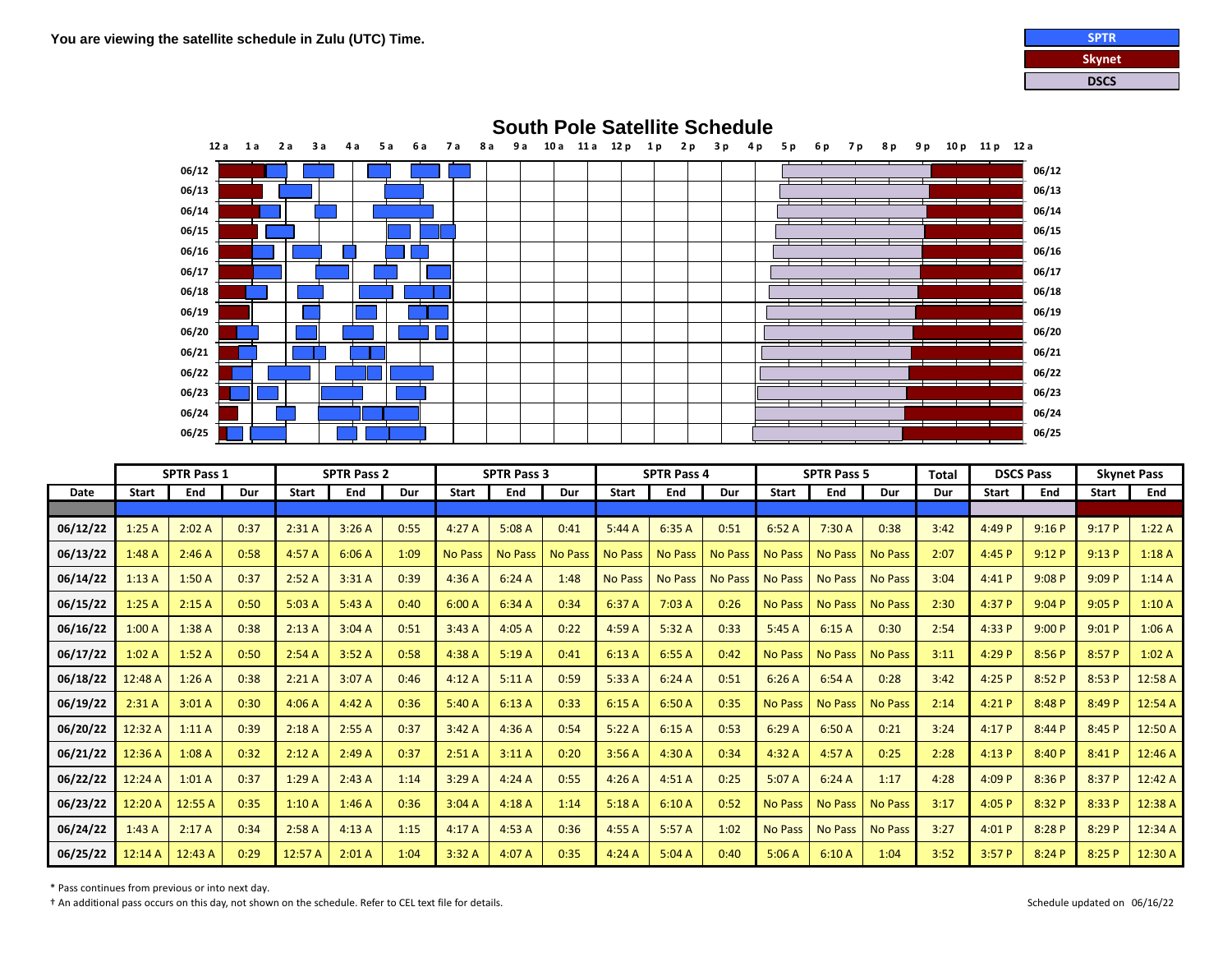



|             |              | <b>SPTR Pass 1</b> |      |              | <b>SPTR Pass 2</b> |      |                | <b>SPTR Pass 3</b> |                |                | <b>SPTR Pass 4</b> |                |                | <b>SPTR Pass 5</b> |                | <b>Total</b> | <b>DSCS Pass</b> |        |              | <b>Skynet Pass</b> |
|-------------|--------------|--------------------|------|--------------|--------------------|------|----------------|--------------------|----------------|----------------|--------------------|----------------|----------------|--------------------|----------------|--------------|------------------|--------|--------------|--------------------|
| <b>Date</b> | <b>Start</b> | End                | Dur  | <b>Start</b> | End                | Dur  | <b>Start</b>   | End                | Dur            | <b>Start</b>   | End                | Dur            | <b>Start</b>   | End                | Dur            | Dur          | <b>Start</b>     | End    | <b>Start</b> | End                |
|             |              |                    |      |              |                    |      |                |                    |                |                |                    |                |                |                    |                |              |                  |        |              |                    |
| 06/12/22    | 12:27A       | 1:08A              | 0:41 | 1:44A        | 2:35A              | 0:51 | 2:52A          | 3:30A              | 0:38           | 9:48P          | 10:46P             | 0:58           | <b>No Pass</b> | <b>No Pass</b>     | <b>No Pass</b> | 3:08         | 12:49 P          | 5:16P  | 5:17P        | 9:22P              |
| 06/13/22    | 12:57 A      | 2:06A              | 1:09 | 9:13P        | 9:50P              | 0:37 | 10:52 P        | 11:31 P            | 0:39           | <b>No Pass</b> | <b>No Pass</b>     | <b>No Pass</b> | <b>No Pass</b> | <b>No Pass</b>     | <b>No Pass</b> | 2:25         | 12:45 P          | 5:12P  | 5:13P        | 9:18P              |
| 06/14/22    | 12:36 A      | 2:24A              | 1:48 | 9:25P        | 10:15 P            | 0:50 | <b>No Pass</b> | <b>No Pass</b>     | <b>No Pass</b> | <b>No Pass</b> | <b>No Pass</b>     | <b>No Pass</b> | <b>No Pass</b> | <b>No Pass</b>     | <b>No Pass</b> | 2:38         | 12:41 P          | 5:08P  | 5:09P        | 9:14P              |
| 06/15/22    | 1:03A        | 1:43A              | 0:40 | 2:00A        | 2:34A              | 0:34 | 2:37A          | 3:03A              | 0:26           | 9:00P          | 9:38P              | 0:38           | 10:13P         | 11:04 P            | 0:51           | 3:09         | 12:37 P          | 5:04P  | 5:05P        | 9:10P              |
| 06/16/22    | 12:59 A      | 1:32A              | 0:33 | 1:45A        | 2:15A              | 0:30 | 9:02P          | 9:52P              | 0:50           | 10:54 P        | 11:52P             | 0:58           | <b>No Pass</b> | <b>No Pass</b>     | <b>No Pass</b> | 2:51         | 12:33 P          | 5:00P  | 5:01P        | 9:06P              |
| 06/17/22    | 12:38 A      | 1:19A              | 0:41 | 2:13A        | 2:55A              | 0:42 | 8:48 P         | 9:26P              | 0:38           | 10:21 P        | 11:07 P            | 0:46           | <b>No Pass</b> | <b>No Pass</b>     | <b>No Pass</b> | 2:47         | 12:29 P          | 4:56P  | 4:57 P       | 9:02P              |
| 06/18/22    | 12:12A       | 1:11A              | 0:59 | 1:33A        | 2:24A              | 0:51 | 2:26A          | 2:54A              | 0:28           | 10:31 P        | 11:01 P            | 0:30           | No Pass        | No Pass            | <b>No Pass</b> | 2:48         | 12:25P           | 4:52P  | 4:53P        | 8:58 P             |
| 06/19/22    | 12:06 A      | 12:42 A            | 0:36 | 1:40A        | 2:13A              | 0:33 | 2:15A          | 2:50A              | 0:35           | 8:32 P         | 9:11P              | 0:39           | 10:18P         | 10:55 P            | 0:37           | 3:00         | 12:21P           | 4:48 P | 4:49 P       | 8:54 P             |
| 06/20/22    | 1:22A        | 2:15A              | 0:53 | 2:29A        | 2:50A              | 0:21 | 8:36 P         | 9:08P              | 0:32           | 10:12 P        | 10:49 P            | 0:37           | 10:51P         | 11:11P             | 0:20           | 2:43         | 12:17P           | 4:44P  | 4:45P        | 8:50 P             |
| 06/21/22    | 12:32 A      | 12:57 A            | 0:25 | 8:24P        | 9:01P              | 0:37 | 9:29P          | 10:43 P            | 1:14           | 11:29 P        | $12:00A*$          | 0:31           | <b>No Pass</b> | <b>No Pass</b>     | <b>No Pass</b> | 2:47         | 12:13 P          | 4:40 P | 4:41P        | 8:46 P             |
| 06/22/22    | 12:00 A      | 12:24 A            | 0:24 | 12:26 A      | 12:51A             | 0:25 | 1:07A          | 2:24A              | 1:17           | 8:20P          | 8:55P              | 0:35           | 9:10P          | 9:46P              | 0:36           | 3:17         | 12:09 P          | 4:36P  | 4:37P        | 8:42P              |
| 06/23/22    | 1:18A        | 2:10A              | 0:52 | 9:43P        | 10:17 P            | 0:34 | 10:58 P        | 12:00 A*           | 1:02           | <b>No Pass</b> | No Pass            | <b>No Pass</b> | <b>No Pass</b> | <b>No Pass</b>     | <b>No Pass</b> | 2:28         | 12:05 P          | 4:32 P | 4:33 P       | 8:38 P             |
| 06/24/22    | 12:00 A      | 12:13 A            | 0:13 | 12:17 A      | 12:53 A            | 0:36 | 12:55 A        | 1:57A              | 1:02           | 8:14P          | 8:43P              | 0:29           | 8:57P          | 10:01 P            | 1:04           | 3:24         | 12:01P           | 4:28P  | 4:29P        | 8:34 P             |
| 06/25/22    | 12:24 A      | 1:04A              | 0:40 | 1:06A        | 2:10A              | 1:04 | 8:08P          | 8:37 P             | 0:29           | 9:04P          | 9:41P              | 0:37           | 9:43P          | 10:19 P            | 0:36           | 3:26         | 11:57 A          | 4:24P  | 4:25P        | 8:30 P             |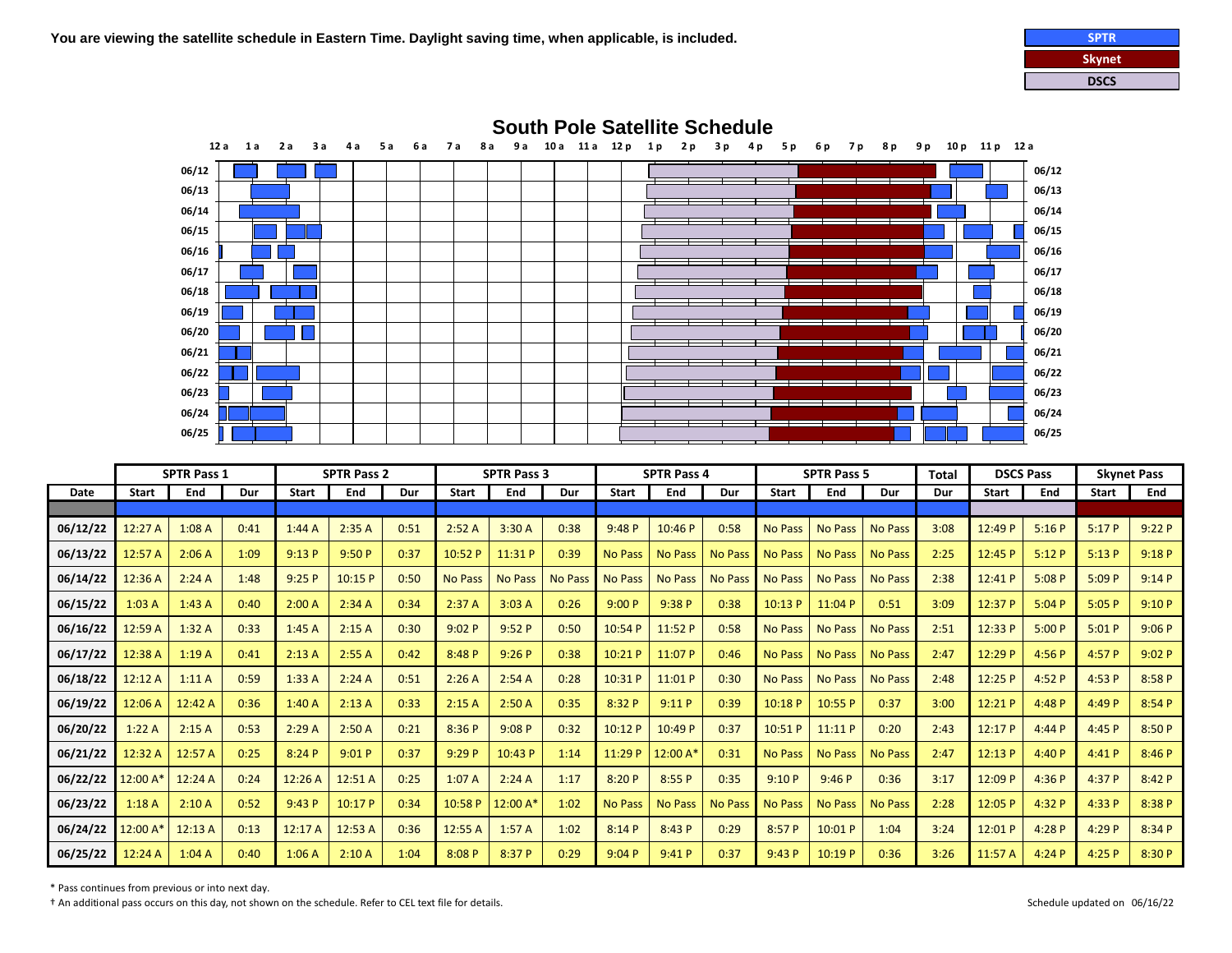



|             | <b>SPTR Pass 1</b>   |         |      | <b>SPTR Pass 2</b> |        |      | <b>SPTR Pass 3</b> |                |                | <b>SPTR Pass 4</b> |                |                | <b>SPTR Pass 5</b> |                        |                | Total | <b>DSCS Pass</b> |       | <b>Skynet Pass</b> |        |
|-------------|----------------------|---------|------|--------------------|--------|------|--------------------|----------------|----------------|--------------------|----------------|----------------|--------------------|------------------------|----------------|-------|------------------|-------|--------------------|--------|
| <b>Date</b> | <b>Start</b>         | End     | Dur  | <b>Start</b>       | End    | Dur  | <b>Start</b>       | End            | Dur            | <b>Start</b>       | End            | Dur            | <b>Start</b>       | End                    | Dur            | Dur   | <b>Start</b>     | End   | <b>Start</b>       | End    |
|             |                      |         |      |                    |        |      |                    |                |                |                    |                |                |                    |                        |                |       |                  |       |                    |        |
| 06/12/22    | 12:00 A'             | 12:08 A | 0:08 | 12:44 A            | 1:35A  | 0:51 | 1:52A              | 2:30A          | 0:38           | 8:48 P             | 9:46P          | 0:58           | 11:57 P            | $12:00 A$ <sup>*</sup> | 0:03           | 2:38  | 11:49 A          | 4:16P | 4:17P              | 8:22P  |
| 06/13/22    | $12:00 \mathsf{A}^3$ | 1:06A   | 1:06 | 8:13P              | 8:50 P | 0:37 | 9:52P              | 10:31 P        | 0:39           | 11:36 P            | 12:00 A*       | 0:24           | <b>No Pass</b>     | <b>No Pass</b>         | <b>No Pass</b> | 2:46  | 11:45 A          | 4:12P | 4:13P              | 8:18 P |
| 06/14/22    | 12:00 A*             | 1:24A   | 1:24 | 8:25P              | 9:15P  | 0:50 | <b>No Pass</b>     | <b>No Pass</b> | <b>No Pass</b> | <b>No Pass</b>     | <b>No Pass</b> | <b>No Pass</b> | <b>No Pass</b>     | <b>No Pass</b>         | <b>No Pass</b> | 2:14  | 11:41 A          | 4:08P | 4:09 P             | 8:14P  |
| 06/15/22    | 12:03 A              | 12:43 A | 0:40 | 1:00A              | 1:34A  | 0:34 | 1:37A              | 2:03A          | 0:26           | 8:00P              | 8:38 P         | 0:38           | 9:13P              | 10:04 P                | 0:51           | 3:09  | 11:37 A          | 4:04P | 4:05 P             | 8:10P  |
| 06/16/22    | 12:45 A              | 1:15A   | 0:30 | 8:02P              | 8:52P  | 0:50 | 9:54P              | 10:52 P        | 0:58           | 11:38 P            | 12:00 A*       | 0:22           | <b>No Pass</b>     | <b>No Pass</b>         | <b>No Pass</b> | 2:40  | 11:33 A          | 4:00P | 4:01P              | 8:06P  |
| 06/17/22    | 12:00 A*             | 12:19 A | 0:19 | 1:13A              | 1:55A  | 0:42 | 7:48P              | 8:26P          | 0:38           | 9:21P              | 10:07 P        | 0:46           | 11:12P             | 12:00 A                | 0:48           | 3:13  | 11:29 A          | 3:56P | 3:57P              | 8:02P  |
| 06/18/22    | 12:00 A*             | 12:11 A | 0:11 | 12:33 A            | 1:24A  | 0:51 | 1:26A              | 1:54A          | 0:28           | 9:31P              | 10:01 P        | 0:30           | 11:06P             | 11:42P                 | 0:36           | 2:36  | 11:25A           | 3:52P | 3:53P              | 7:58P  |
| 06/19/22    | 12:40 A              | 1:13A   | 0:33 | 1:15A              | 1:50A  | 0:35 | 7:32P              | 8:11P          | 0:39           | 9:18P              | 9:55P          | 0:37           | 10:42 P            | 11:36 P                | 0:54           | 3:18  | 11:21 A          | 3:48P | 3:49P              | 7:54P  |
| 06/20/22    | 12:22A               | 1:15A   | 0:53 | 1:29A              | 1:50A  | 0:21 | 7:36P              | 8:08 P         | 0:32           | 9:12P              | 9:49P          | 0:37           | 9:51P              | 10:11 P                | 0:20           | 2:43  | 11:17A           | 3:44P | 3:45P              | 7:50P  |
| 06/21/22    | 7:24P                | 8:01P   | 0:37 | 8:29P              | 9:43P  | 1:14 | 10:29 P            | 11:24 P        | 0:55           | 11:26P             | 11:51 P        | 0:25           | <b>No Pass</b>     | <b>No Pass</b>         | <b>No Pass</b> | 3:11  | 11:13A           | 3:40P | 3:41P              | 7:46P  |
| 06/22/22    | 12:07 A              | 1:24A   | 1:17 | 7:20P              | 7:55P  | 0:35 | 8:10P              | 8:46P          | 0:36           | 10:04 P            | 11:18P         | 1:14           | <b>No Pass</b>     | <b>No Pass</b>         | <b>No Pass</b> | 3:42  | 11:09 A          | 3:36P | 3:37P              | 7:42P  |
| 06/23/22    | 12:18 A              | 1:10A   | 0:52 | 8:43 P             | 9:17P  | 0:34 | 9:58P              | 11:13 P        | 1:15           | 11:17P             | 11:53 P        | 0:36           | 11:55 P            | 12:00 A                | 0:05           | 3:22  | 11:05 A          | 3:32P | 3:33 P             | 7:38 P |
| 06/24/22    | $12:00 A*$           | 12:57A  | 0:57 | 7:14P              | 7:43P  | 0:29 | 7:57P              | 9:01P          | 1:04           | 10:32 P            | 11:07 P        | 0:35           | 11:24P             | 12:00 A                | 0:36           | 3:41  | 11:01 A          | 3:28P | 3:29P              | 7:34P  |
| 06/25/22    | 12:00 A*             | 12:04 A | 0:04 | 12:06 A            | 1:10A  | 1:04 | 7:08P              | 7:37P          | 0:29           | 8:04P              | 8:41P          | 0:37           | 8:43 P             | 9:19P                  | 0:36           | 2:50  | 10:57 A          | 3:24P | 3:25P              | 7:30 P |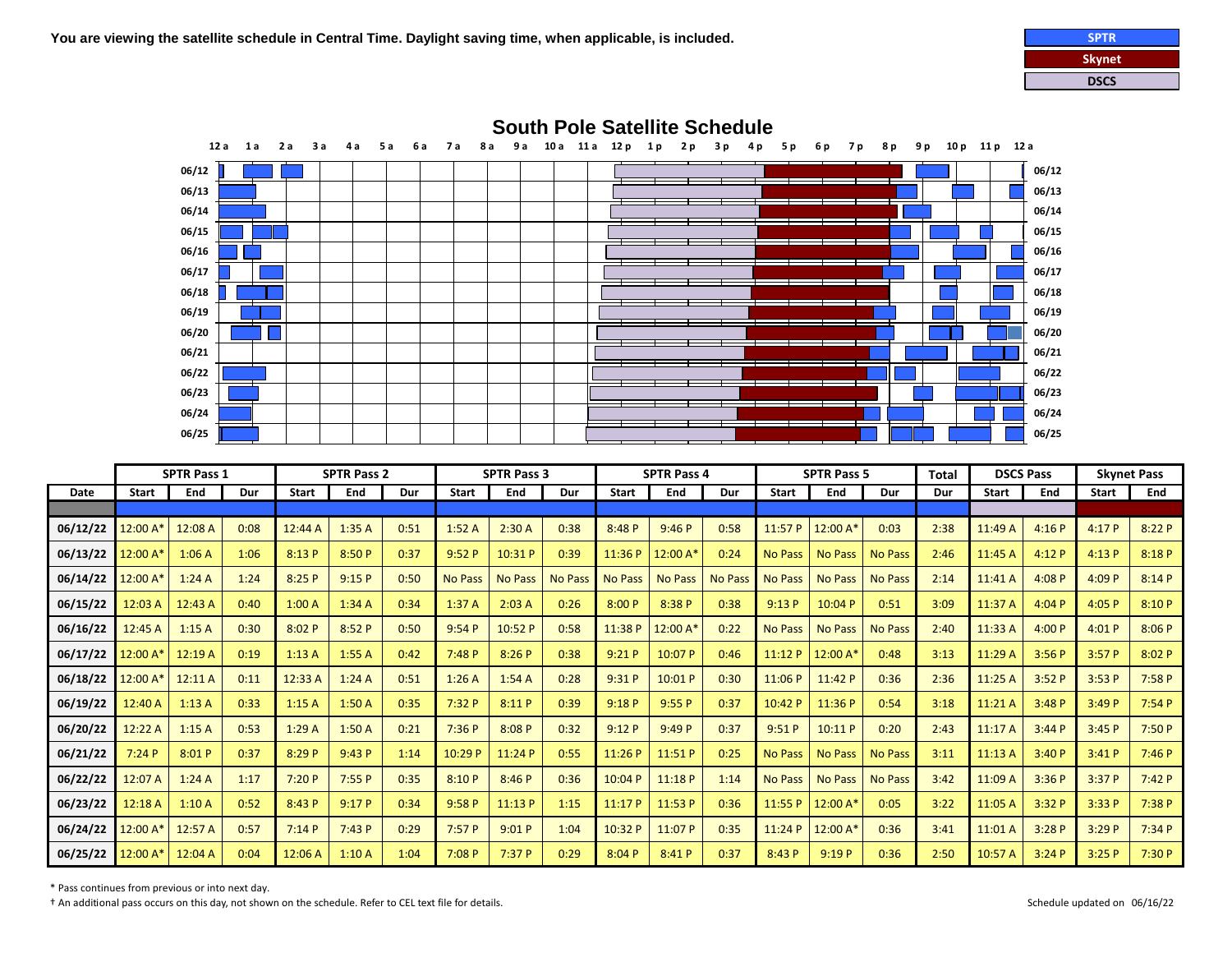



|             | <b>SPTR Pass 1</b> |         | <b>SPTR Pass 2</b> |              |         | <b>SPTR Pass 3</b> |              |         |      | <b>SPTR Pass 4</b> |                |                | <b>SPTR Pass 5</b> |                | <b>Total</b>   | <b>DSCS Pass</b> |              | <b>Skynet Pass</b> |              |        |
|-------------|--------------------|---------|--------------------|--------------|---------|--------------------|--------------|---------|------|--------------------|----------------|----------------|--------------------|----------------|----------------|------------------|--------------|--------------------|--------------|--------|
| <b>Date</b> | <b>Start</b>       | End     | Dur                | <b>Start</b> | End     | Dur                | <b>Start</b> | End     | Dur  | <b>Start</b>       | End            | Dur            | <b>Start</b>       | End            | Dur            | Dur              | <b>Start</b> | End                | <b>Start</b> | End    |
|             |                    |         |                    |              |         |                    |              |         |      |                    |                |                |                    |                |                |                  |              |                    |              |        |
| 06/12/22    | $12:00 A*$         | 12:35 A | 0:35               | 12:52 A      | 1:30A   | 0:38               | 7:48P        | 8:46P   | 0:58 | 10:57P             | 12:00 $A^*$    | 1:03           | <b>No Pass</b>     | <b>No Pass</b> | <b>No Pass</b> | 3:14             | 10:49 A      | 3:16P              | 3:17P        | 7:22P  |
| 06/13/22    | 12:00 A            | 12:06 A | 0:06               | 7:13P        | 7:50P   | 0:37               | 8:52P        | 9:31P   | 0:39 | 10:36P             | 12:00 A*       | 1:24           | <b>No Pass</b>     | <b>No Pass</b> | <b>No Pass</b> | 2:46             | 10:45 A      | 3:12P              | 3:13P        | 7:18P  |
| 06/14/22    | 12:00 A*           | 12:24 A | 0:24               | 7:25P        | 8:15P   | 0:50               | 11:03 P      | 11:43 P | 0:40 | <b>No Pass</b>     | <b>No Pass</b> | <b>No Pass</b> | <b>No Pass</b>     | <b>No Pass</b> | <b>No Pass</b> | 1:54             | 10:41 A      | 3:08P              | 3:09P        | 7:14P  |
| 06/15/22    | <b>No Pass</b>     | 12:34 A | <b>No Pass</b>     | 12:37 A      | 1:03A   | 0:26               | 7:00P        | 7:38P   | 0:38 | 8:13 P             | 9:04P          | 0:51           | 9:43P              | 10:05 P        | 0:22           | 2:17             | 10:37 A      | 3:04P              | 3:05P        | 7:10P  |
| 06/16/22    | 7:02 P             | 7:52P   | 0:50               | 8:54P        | 9:52P   | 0:58               | 10:38 P      | 11:19 P | 0:41 | <b>No Pass</b>     | <b>No Pass</b> | <b>No Pass</b> | <b>No Pass</b>     | <b>No Pass</b> | <b>No Pass</b> | 2:29             | 10:33 A      | 3:00P              | 3:01P        | 7:06P  |
| 06/17/22    | 12:13A             | 12:55 A | 0:42               | 6:48P        | 7:26P   | 0:38               | 8:21P        | 9:07P   | 0:46 | 10:12 P            | 11:11P         | 0:59           | 11:33 P            | 12:00 A        | 0:27           | 3:32             | 10:29 A      | 2:56P              | 2:57P        | 7:02 P |
| 06/18/22    | 12:00 A*           | 12:24 A | 0:24               | 12:26A       | 12:54A  | 0:28               | 8:31 P       | 9:01P   | 0:30 | 10:06 P            | 10:42 P        | 0:36           | 11:40P             | 12:00 A        | 0:20           | 2:18             | 10:25 A      | 2:52P              | 2:53P        | 6:58P  |
| 06/19/22    | 12:00 A*           | 12:13A  | 0:13               | 12:15 A      | 12:50 A | 0:35               | 6:32P        | 7:11P   | 0:39 | 8:18 P             | 8:55P          | 0:37           | 9:42P              | 10:36 P        | 0:54           | 2:58             | 10:21 A      | 2:48P              | 2:49P        | 6:54P  |
| 06/20/22    | 12:29 A            | 12:50 A | 0:21               | 6:36P        | 7:08P   | 0:32               | 8:12P        | 8:49 P  | 0:37 | 8:51 P             | 9:11P          | 0:20           | 9:56P              | 10:30 P        | 0:34           | 2:24             | 10:17 A      | 2:44P              | 2:45P        | 6:50P  |
| 06/21/22    | 6:24P              | 7:01P   | 0:37               | 7:29P        | 8:43 P  | 1:14               | 9:29P        | 10:24 P | 0:55 | 10:26P             | 10:51 P        | 0:25           | 11:07 P            | 12:00 A        | 0:53           | 4:04             | 10:13A       | 2:40P              | 2:41P        | 6:46P  |
| 06/22/22    | 12:00 A*           | 12:24A  | 0:24               | 6:20P        | 6:55P   | 0:35               | 7:10P        | 7:46P   | 0:36 | 9:04P              | 10:18P         | 1:14           | 11:18P             | 12:00 A        | 0:42           | 3:31             | 10:09 A      | 2:36P              | 2:37P        | 6:42P  |
| 06/23/22    | 12:00 A            | 12:10 A | 0:10               | 7:43P        | 8:17 P  | 0:34               | 8:58P        | 10:13 P | 1:15 | 10:17 P            | 10:53 P        | 0:36           | 10:55 P            | 11:57 P        | 1:02           | 3:37             | 10:05 A      | 2:32P              | 2:33P        | 6:38P  |
| 06/24/22    | 6:14P              | 6:43P   | 0:29               | 6:57P        | 8:01P   | 1:04               | 9:32P        | 10:07 P | 0:35 | 10:24 P            | 11:04 P        | 0:40           | 11:06P             | 12:00 A        | 0:54           | 3:42             | 10:01 A      | 2:28P              | 2:29P        | 6:34 P |
| 06/25/22    | 12:00 A            | 12:10 A | 0:10               | 6:08P        | 6:37P   | 0:29               | 7:04P        | 7:41P   | 0:37 | 7:43P              | 8:19 P         | 0:36           | 8:47 P             | 10:01 P        | 1:14           | 3:06             | 9:57A        | 2:24P              | 2:25P        | 6:30P  |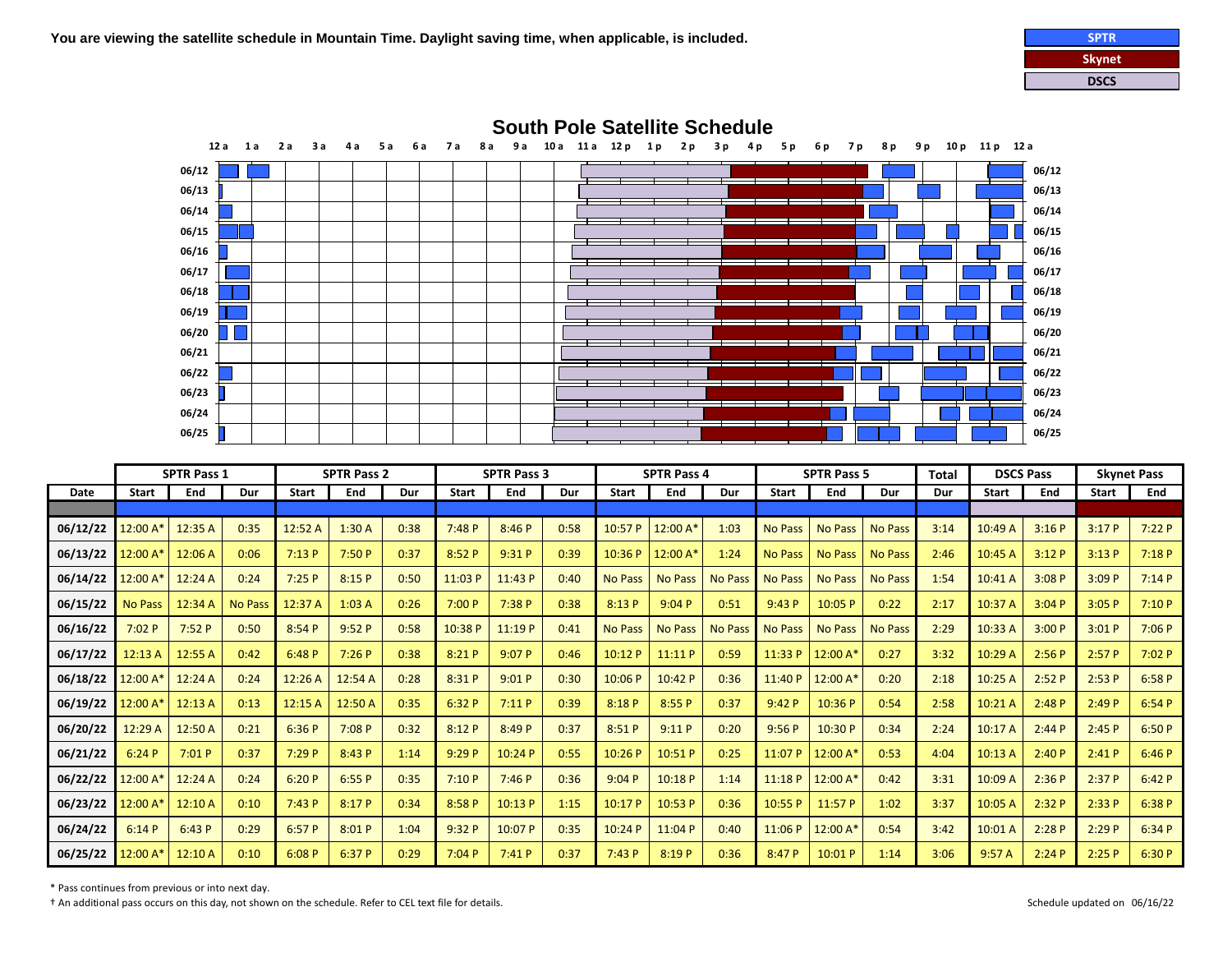



|             | <b>SPTR Pass 1</b> |         | <b>SPTR Pass 2</b> |              |         | <b>SPTR Pass 3</b> |              |         |      | <b>SPTR Pass 4</b> |                |                | <b>SPTR Pass 5</b> |                | Total          | <b>DSCS Pass</b> |              | <b>Skynet Pass</b> |              |        |
|-------------|--------------------|---------|--------------------|--------------|---------|--------------------|--------------|---------|------|--------------------|----------------|----------------|--------------------|----------------|----------------|------------------|--------------|--------------------|--------------|--------|
| <b>Date</b> | <b>Start</b>       | End     | Dur                | <b>Start</b> | End     | Dur                | <b>Start</b> | End     | Dur  | <b>Start</b>       | End            | Dur            | <b>Start</b>       | End            | Dur            | Dur              | <b>Start</b> | End                | <b>Start</b> | End    |
|             |                    |         |                    |              |         |                    |              |         |      |                    |                |                |                    |                |                |                  |              |                    |              |        |
| 06/12/22    | 12:00 A            | 12:30 A | 0:30               | 6:48P        | 7:46P   | 0:58               | 9:57P        | 11:06 P | 1:09 | <b>No Pass</b>     | <b>No Pass</b> | <b>No Pass</b> | <b>No Pass</b>     | <b>No Pass</b> | <b>No Pass</b> | 2:37             | 9:49A        | 2:16P              | 2:17P        | 6:22P  |
| 06/13/22    | 6:13P              | 6:50P   | 0:37               | 7:52P        | 8:31P   | 0:39               | 9:36P        | 11:24 P | 1:48 | <b>No Pass</b>     | <b>No Pass</b> | <b>No Pass</b> | <b>No Pass</b>     | <b>No Pass</b> | <b>No Pass</b> | 3:04             | 9:45A        | 2:12P              | 2:13P        | 6:18P  |
| 06/14/22    | 6:25P              | 7:15P   | 0:50               | 10:03 P      | 10:43 P | 0:40               | 11:00 P      | 11:34 P | 0:34 | 11:37 P            | 12:00 A*       | 0:23           | <b>No Pass</b>     | <b>No Pass</b> | <b>No Pass</b> | 2:27             | 9:41A        | 2:08P              | 2:09P        | 6:14P  |
| 06/15/22    | 12:00 A            | 12:03 A | 0:03               | 6:00P        | 6:38P   | 0:38               | 7:13P        | 8:04P   | 0:51 | 8:43P              | 9:05P          | 0:22           | 9:59P              | 10:32 P        | 0:33           | 2:27             | 9:37A        | 2:04P              | 2:05P        | 6:10P  |
| 06/16/22    | 6:02P              | 6:52P   | 0:50               | 7:54P        | 8:52P   | 0:58               | 9:38P        | 10:19 P | 0:41 | 11:13 P            | 11:55 P        | 0:42           | <b>No Pass</b>     | <b>No Pass</b> | <b>No Pass</b> | 3:11             | 9:33A        | 2:00P              | 2:01P        | 6:06P  |
| 06/17/22    | 5:48P              | 6:26P   | 0:38               | 7:21P        | 8:07 P  | 0:46               | 9:12P        | 10:11 P | 0:59 | 10:33 P            | 11:24 P        | 0:51           | 11:26 P            | 11:54 P        | 0:28           | 3:42             | 9:29A        | 1:56P              | 1:57P        | 6:02P  |
| 06/18/22    | 7:31P              | 8:01P   | 0:30               | 9:06P        | 9:42P   | 0:36               | 10:40 P      | 11:13 P | 0:33 | 11:15P             | 11:50 P        | 0:35           | <b>No Pass</b>     | <b>No Pass</b> | <b>No Pass</b> | 2:14             | 9:25A        | 1:52P              | 1:53P        | 5:58P  |
| 06/19/22    | 5:32P              | 6:11P   | 0:39               | 7:18P        | 7:55P   | 0:37               | 8:42P        | 9:36P   | 0:54 | 10:22 P            | 11:15 P        | 0:53           | 11:29 P            | 11:50 P        | 0:21           | 3:24             | 9:21A        | 1:48P              | 1:49P        | 5:54P  |
| 06/20/22    | 5:36P              | 6:08P   | 0:32               | 7:12P        | 7:49P   | 0:37               | 7:51P        | 8:11P   | 0:20 | 8:56P              | 9:30P          | 0:34           | 9:32P              | 9:57P          | 0:25           | 2:28             | 9:17A        | 1:44P              | 1:45P        | 5:50P  |
| 06/21/22    | 5:24P              | 6:01P   | 0:37               | 6:29P        | 7:43P   | 1:14               | 8:29 P       | 9:24P   | 0:55 | 9:26P              | 9:51P          | 0:25           | 10:07 P            | 11:24 P        | 1:17           | 4:28             | 9:13A        | 1:40P              | 1:41P        | 5:46P  |
| 06/22/22    | 5:20P              | 5:55P   | 0:35               | 6:10P        | 6:46P   | 0:36               | 8:04P        | 9:18P   | 1:14 | 10:18 P            | 11:10P         | 0:52           | <b>No Pass</b>     | <b>No Pass</b> | <b>No Pass</b> | 3:17             | 9:09A        | 1:36P              | 1:37P        | 5:42P  |
| 06/23/22    | 6:43P              | 7:17P   | 0:34               | 7:58P        | 9:13P   | 1:15               | 9:17P        | 9:53P   | 0:36 | 9:55P              | 10:57 P        | 1:02           | <b>No Pass</b>     | <b>No Pass</b> | <b>No Pass</b> | 3:27             | 9:05A        | 1:32P              | 1:33P        | 5:38 P |
| 06/24/22    | 5:14P              | 5:43P   | 0:29               | 5:57P        | 7:01P   | 1:04               | 8:32 P       | 9:07P   | 0:35 | 9:24P              | 10:04 P        | 0:40           | 10:06 P            | 11:10P         | 1:04           | 3:52             | 9:01A        | 1:28P              | 1:29P        | 5:34P  |
| 06/25/22    | 5:08P              | 5:37P   | 0:29               | 6:04P        | 6:41P   | 0:37               | 6:43P        | 7:19P   | 0:36 | 7:47P              | 9:01P          | 1:14           | 9:28P              | 10:31 P        | 1:03           | 3:59             | 8:57 A       | 1:24P              | 1:25P        | 5:30P  |